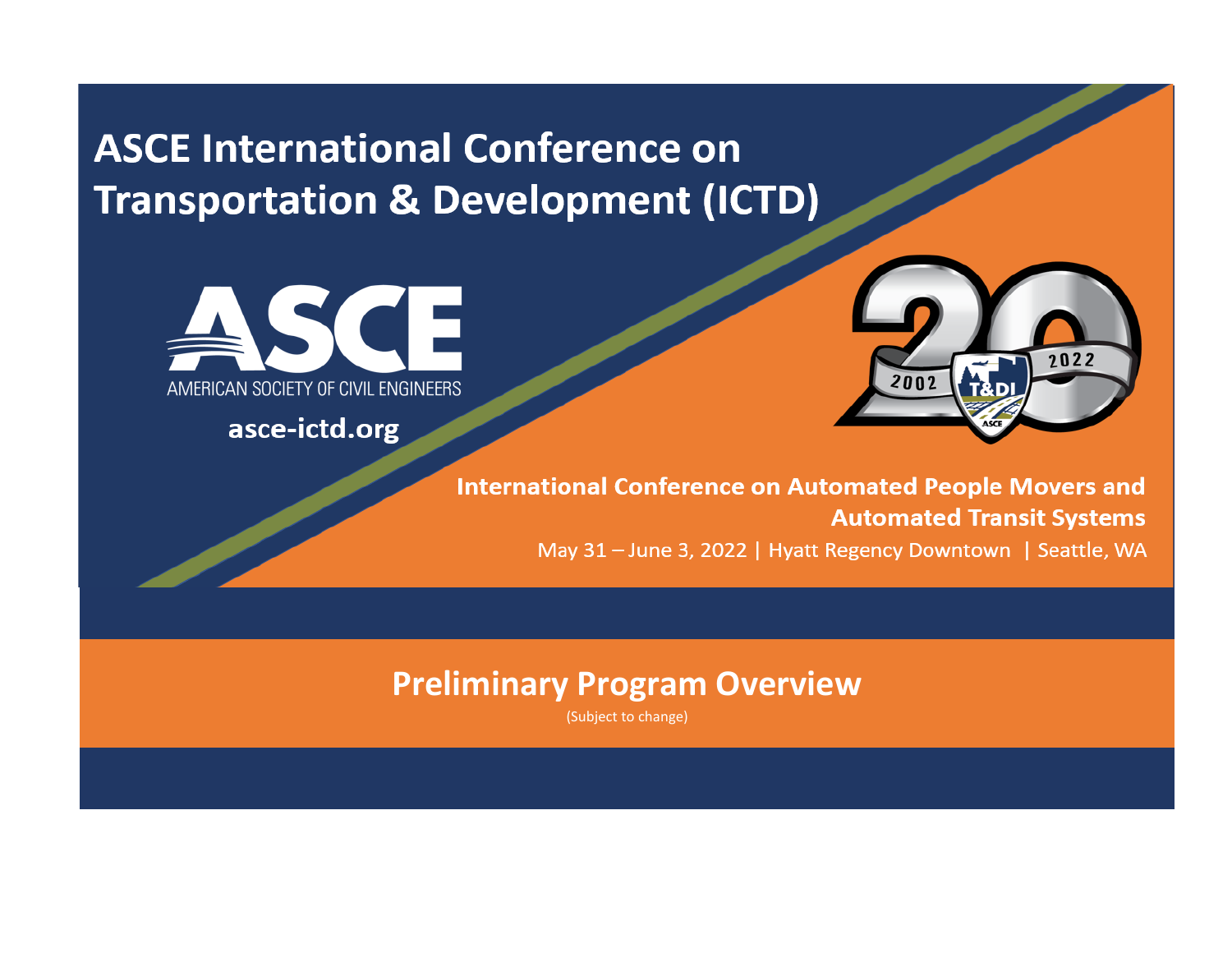| <b>TUESDAY, MAY 31, 2022</b>            |                                                                                                                                                                                                                                                                                                                                                                                                                                             |  |  |  |  |  |  |
|-----------------------------------------|---------------------------------------------------------------------------------------------------------------------------------------------------------------------------------------------------------------------------------------------------------------------------------------------------------------------------------------------------------------------------------------------------------------------------------------------|--|--|--|--|--|--|
| 01:30 - 04:00 PM                        | <b>Technical Tour: SR 99 Tunnel Tour</b>                                                                                                                                                                                                                                                                                                                                                                                                    |  |  |  |  |  |  |
| Room: 702 Clearwater                    |                                                                                                                                                                                                                                                                                                                                                                                                                                             |  |  |  |  |  |  |
| 02:00 - 03:00 PM                        | <b>Workshop: Panel Discussion for Young Transportation Faculty Members</b><br>Moderator: Chandra Bhat, Member of Board of Governors, Transportation & Development Institute (T&DI) of ASCE; University Distinguished Teaching Professor, Joe J. King<br>Chair in Engineering, Department of Civil, Architectural & Environmental Engineering, Department of Economics, The University of Texas at Austin                                    |  |  |  |  |  |  |
| Room: 602 Nooksack                      |                                                                                                                                                                                                                                                                                                                                                                                                                                             |  |  |  |  |  |  |
| 03:10 - 04:10 PM                        | <b>Workshop: Publishing and Reviewing for ASCE Journals</b><br>Moderators: Chris Hendrickson, Editor in Chief, ASCE Journal of Transportation Engineering Part A; Hamerschlag University Professor Emeritus, Civil and Environmental<br>Engineering, Carnegie Mellon University; and Sue McNeil, Editor in Chief, ASCE Journal of Infrastructure Systems; Chair, Department of Civil & Environmental Engineering,<br>University of Delaware |  |  |  |  |  |  |
| Room: 702 Clearwater                    |                                                                                                                                                                                                                                                                                                                                                                                                                                             |  |  |  |  |  |  |
| 04:20 - 05:50 PM                        | <b>Workshop: University Transportation Centers (UTC) Technology Transfer</b><br>Moderator: Laurence R. Rilett, President, Council of University Transportation Centers (CUTC); Director, Auburn University Transportation Research Institute, Ginn<br>Distinguished Professor, Auburn University                                                                                                                                            |  |  |  |  |  |  |
| Room: Regency Ballroom A (Exhibit Hall) |                                                                                                                                                                                                                                                                                                                                                                                                                                             |  |  |  |  |  |  |
| 06:00 - 07:30 PM                        | <b>Preconference Event: Icebreaker Reception in the Exhibit Hall</b>                                                                                                                                                                                                                                                                                                                                                                        |  |  |  |  |  |  |

## **ASCE-T&DI Technical Committee Meetings -** *Guests are welcome to attend*

Automated People Movers (APM) Standard Committee, 2:00 to 5:00 PM Highway Construction Committee (HCC), 5:00 - 6:00 PM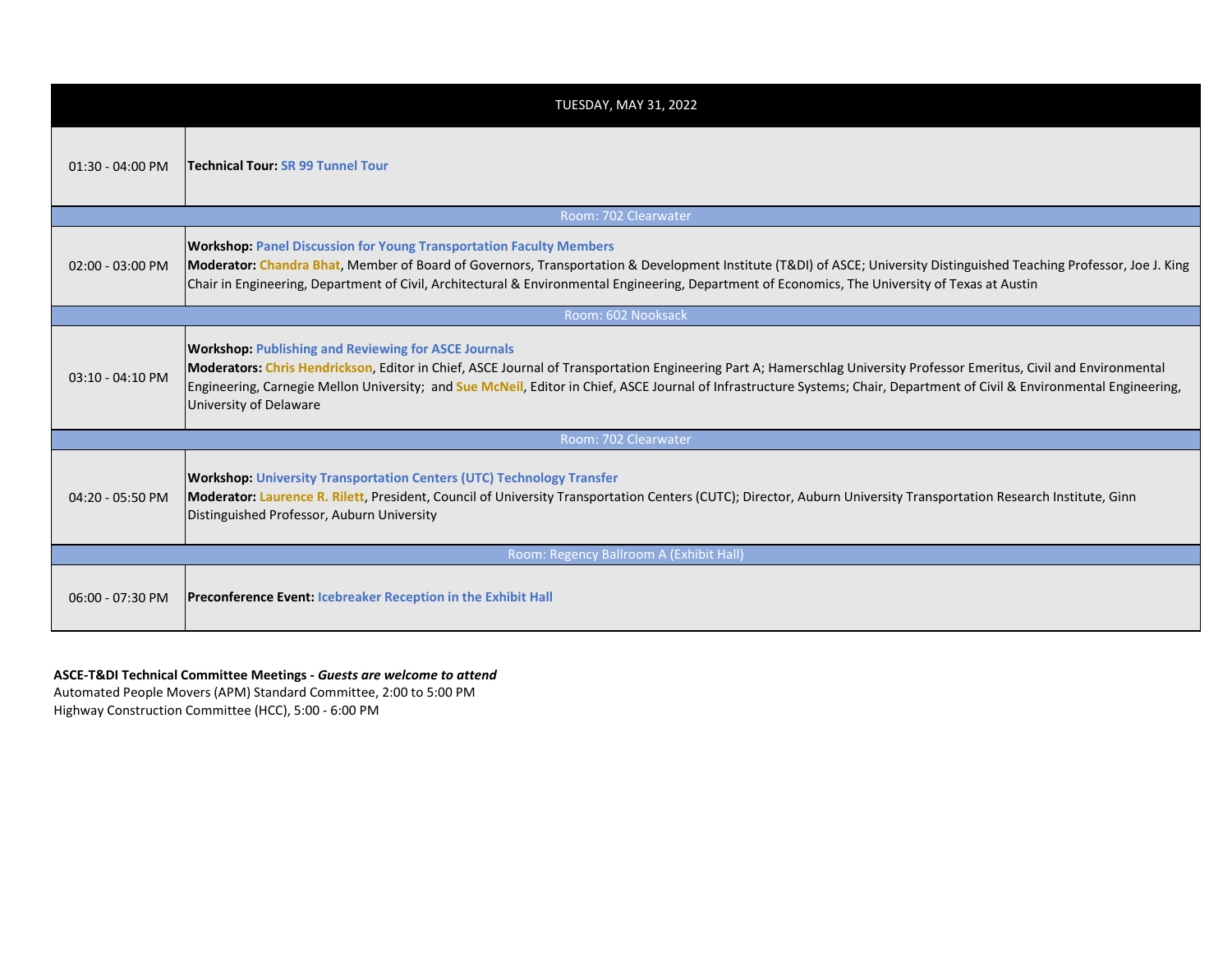| WEDNESDAY, JUNE 1, 2022 |                                                                                                                                                                                                                                                                                                                                                                                 |                                                                                                                                                                           |                                                                                                                                                                                                                                     |                                                                                                                                                                                                                                                  |  |  |  |  |  |
|-------------------------|---------------------------------------------------------------------------------------------------------------------------------------------------------------------------------------------------------------------------------------------------------------------------------------------------------------------------------------------------------------------------------|---------------------------------------------------------------------------------------------------------------------------------------------------------------------------|-------------------------------------------------------------------------------------------------------------------------------------------------------------------------------------------------------------------------------------|--------------------------------------------------------------------------------------------------------------------------------------------------------------------------------------------------------------------------------------------------|--|--|--|--|--|
| 07:30 AM - 08:30 AM     | Light Continental Breakfast in the Exhibit Hall                                                                                                                                                                                                                                                                                                                                 |                                                                                                                                                                           |                                                                                                                                                                                                                                     |                                                                                                                                                                                                                                                  |  |  |  |  |  |
| Room >                  | <b>Regency Ballroom B</b>                                                                                                                                                                                                                                                                                                                                                       |                                                                                                                                                                           |                                                                                                                                                                                                                                     |                                                                                                                                                                                                                                                  |  |  |  |  |  |
| 08:30 - 09:45 AM        | Day-1 Opening Plenary Session<br>Welcome Remarks: Dennis Truax, ASCE President; Hon. Jay Inslee, Governor of Wahington; Mayor Bruce Harrell, Mayor of Seattle; Hon. Leonard Forsman, Tribal Chairman for the Suquamish Tribe<br>Keynote: Transportation Access for Everyone, Anna Zivarts, Director of the Disability Mobility Initiative Program, Disability Rights Washington |                                                                                                                                                                           |                                                                                                                                                                                                                                     |                                                                                                                                                                                                                                                  |  |  |  |  |  |
| 09:45 - 10:15 AM        | Networking Break in the Exhibit Hall                                                                                                                                                                                                                                                                                                                                            |                                                                                                                                                                           |                                                                                                                                                                                                                                     |                                                                                                                                                                                                                                                  |  |  |  |  |  |
|                         | <b>TRACK: Workforce Development</b>                                                                                                                                                                                                                                                                                                                                             | <b>TRACK: Inclulsion</b>                                                                                                                                                  | <b>TRACK: Practical Solutions</b>                                                                                                                                                                                                   | <b>APM-ATS Conference</b>                                                                                                                                                                                                                        |  |  |  |  |  |
| Room >                  | Elwha A                                                                                                                                                                                                                                                                                                                                                                         | Elwha B                                                                                                                                                                   | <b>Regency Ballroom B</b>                                                                                                                                                                                                           | 702 Clearwater                                                                                                                                                                                                                                   |  |  |  |  |  |
| 10:15 - 11:30 AM        | Pre-Apprenticeship: Now and Into the<br><b>Future</b>                                                                                                                                                                                                                                                                                                                           | <b>Un-housed Populations</b>                                                                                                                                              | <b>Solutions to Complex Projects can also be</b><br><b>Practical</b>                                                                                                                                                                | <b>APM-ATS Opening Keynote</b><br>Seattle-Tacoma International Airport Overview and Regional<br>Highlights, Ryan Pazaruski, Seattle-Tacoma International<br>Airport<br>Back to the Future, William Sproule, Michigan Technological<br>University |  |  |  |  |  |
| 11:30 AM - 01:00 PM     | Luncheon in the Exhibit Hall                                                                                                                                                                                                                                                                                                                                                    |                                                                                                                                                                           |                                                                                                                                                                                                                                     |                                                                                                                                                                                                                                                  |  |  |  |  |  |
| Room >                  | <b>Regency Ballroom B</b>                                                                                                                                                                                                                                                                                                                                                       |                                                                                                                                                                           |                                                                                                                                                                                                                                     |                                                                                                                                                                                                                                                  |  |  |  |  |  |
| 01:00 - 02:15 PM        | Plenary Session: DOT's View on Transportation into the Future<br>Moderator: Roger Millar, Secretary of Transportation, WSDOT<br>Panelists: Shawn Wilson, Secretary, Louisiana DOTD, and President, AASHTO; Shoshana Lew, Executive Director, CDOT; Carlos Braceras, Executive Director, UDOT; Craig Thompson, Secretary of<br>Transportation, WisDOT                            |                                                                                                                                                                           |                                                                                                                                                                                                                                     |                                                                                                                                                                                                                                                  |  |  |  |  |  |
| 02:15 - 02:45 PM        |                                                                                                                                                                                                                                                                                                                                                                                 | Networking Break in the Exhibit Hall                                                                                                                                      |                                                                                                                                                                                                                                     |                                                                                                                                                                                                                                                  |  |  |  |  |  |
|                         | <b>TRACK: Workforce Development</b>                                                                                                                                                                                                                                                                                                                                             | <b>TRACK: Inclulsion</b><br><b>TRACK: Practical Solutions</b>                                                                                                             |                                                                                                                                                                                                                                     | <b>APM-ATS Conference</b>                                                                                                                                                                                                                        |  |  |  |  |  |
| Room >                  | Elwha A                                                                                                                                                                                                                                                                                                                                                                         | Elwha B                                                                                                                                                                   | <b>Regency Ballroom B</b>                                                                                                                                                                                                           | 702 Clearwater                                                                                                                                                                                                                                   |  |  |  |  |  |
| 02:45 - 04:00 PM        | <b>Managing the Hybrid Workspace</b>                                                                                                                                                                                                                                                                                                                                            | <b>Implementation of the Healthy</b><br><b>Washington State Ferries: Lessons on</b><br><b>Environment for All (HEAL) Act</b><br><b>Sustainability in a Changing World</b> |                                                                                                                                                                                                                                     | <b>APM-ATS: Airports</b>                                                                                                                                                                                                                         |  |  |  |  |  |
| 04:15 - 05:30 PM        | <b>WSDOT Mentorship Program</b>                                                                                                                                                                                                                                                                                                                                                 | <b>Inclusion Confusion</b>                                                                                                                                                | <b>Tolling - Moving More People Efficiently</b><br>and Equitably                                                                                                                                                                    | <b>APM-ATS: Urban Systems</b>                                                                                                                                                                                                                    |  |  |  |  |  |
| Room >                  | Regency Ball Room Pre-function Area                                                                                                                                                                                                                                                                                                                                             |                                                                                                                                                                           | 601 Hoh                                                                                                                                                                                                                             | 602 Nooksack                                                                                                                                                                                                                                     |  |  |  |  |  |
| See specific times >    | <b>T&amp;DI Committee Expo (Light Reception)</b><br>(Meet the committee leaders; learn about the committees; join a committee!)                                                                                                                                                                                                                                                 | $(06:00 - 07:00 P M)$                                                                                                                                                     | <b>Funding Opportunities for Research</b><br><b>Related to Infrastructure Systems and</b><br><b>Smart and Connected Communities at</b><br><b>National Science Foundation</b><br>Presenter: Yueyue Fan, NSF<br>$(06:00 - 07:30 P M)$ | <b>Sustainability and Resiliency in Civil Engineering Practice: A</b><br><b>Roundtable Discussion</b><br>Lead Moderator: Joel Farrier, Environmental Group Manager,<br><b>Burns &amp; McDonnell</b><br>$(05:45 - 07:15 PM)$                      |  |  |  |  |  |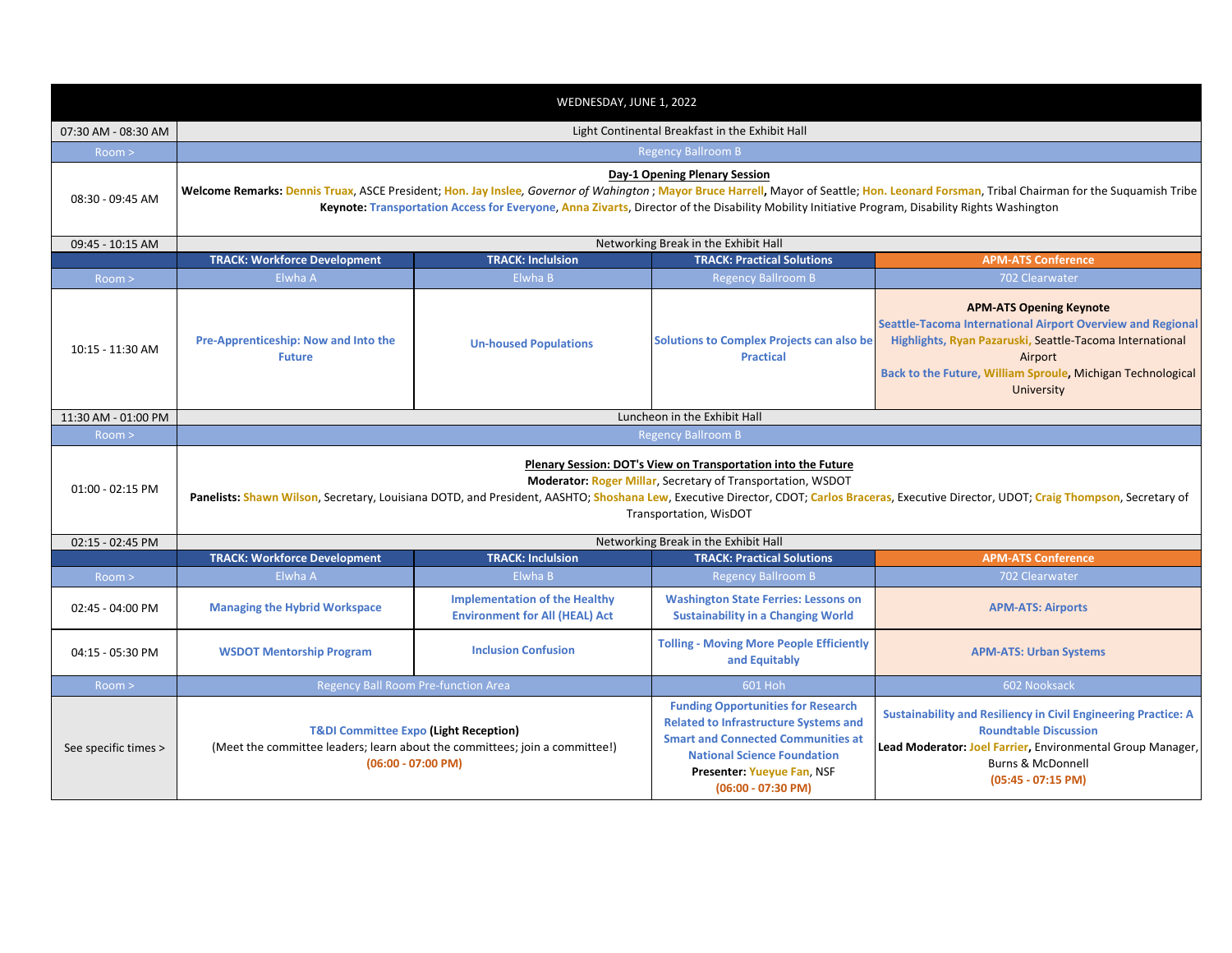| THURSDAY, JUNE 2, 2022 |                                                                                                                                                                                                                                                                                                                                                                                                                                                                   |                                                 |                                                    |                                                                                                           |                                                                                                     |                                                                                                                                 |                                                                                             |                                                                                                                                    |  |
|------------------------|-------------------------------------------------------------------------------------------------------------------------------------------------------------------------------------------------------------------------------------------------------------------------------------------------------------------------------------------------------------------------------------------------------------------------------------------------------------------|-------------------------------------------------|----------------------------------------------------|-----------------------------------------------------------------------------------------------------------|-----------------------------------------------------------------------------------------------------|---------------------------------------------------------------------------------------------------------------------------------|---------------------------------------------------------------------------------------------|------------------------------------------------------------------------------------------------------------------------------------|--|
| 07:00 AM - 08:00 AM    |                                                                                                                                                                                                                                                                                                                                                                                                                                                                   | Light Continental Breakfast in the Exhibit Hall |                                                    |                                                                                                           |                                                                                                     |                                                                                                                                 |                                                                                             |                                                                                                                                    |  |
| Room >                 |                                                                                                                                                                                                                                                                                                                                                                                                                                                                   |                                                 |                                                    |                                                                                                           | <b>Regency Ballroom B</b>                                                                           |                                                                                                                                 |                                                                                             |                                                                                                                                    |  |
| 08:15 - 09:00 AM       | Day-2 Opening Plenary Session<br>Welcome Remarks: David Noyce, T&DI President<br>Keynote: Future World Vision - Mega City 2070, Jerry Buckwalter, Chief Innovation Officer, ASCE                                                                                                                                                                                                                                                                                  |                                                 |                                                    |                                                                                                           |                                                                                                     |                                                                                                                                 |                                                                                             |                                                                                                                                    |  |
| 09:00 - 10:15 AM       | Plenary Panel: Envisioning the Future of Cities and Transportation, Paula Hammond, Senior Vice President, National Transportation Market Leader, WSP USA<br>Hani Mahmassani, William A. Patterson Distinguished Chair in Transportation, Northwestern University; Chris Hendrickson, Hamerschlag University Professor Emeritus, Civil and Environmental Engineering,<br>Carnegie Mellon University<br>Moderator: Yinhai Wang, Professor, University of Washington |                                                 |                                                    |                                                                                                           |                                                                                                     |                                                                                                                                 |                                                                                             |                                                                                                                                    |  |
| 10:15 - 10:45 AM       |                                                                                                                                                                                                                                                                                                                                                                                                                                                                   |                                                 |                                                    |                                                                                                           | Networking Break in the Exhibit Hall                                                                |                                                                                                                                 |                                                                                             |                                                                                                                                    |  |
|                        | Track: AI & Big Data                                                                                                                                                                                                                                                                                                                                                                                                                                              | Track: CAV Impact &<br><b>ITS</b>               | <b>Track: Planning &amp;</b><br><b>Development</b> | <b>Track: Safety &amp;</b><br><b>Operations</b>                                                           | <b>Track: Infrastructure</b><br>& Workforce                                                         | <b>Track: Aviation and</b><br><b>UAS</b>                                                                                        | <b>Track: Transit and Rail</b>                                                              | <b>APM-ATS Conference</b>                                                                                                          |  |
| Room >                 | 601 Hoh                                                                                                                                                                                                                                                                                                                                                                                                                                                           | 602 Nooksack                                    | 606 Twisp                                          | 605 Snohomish                                                                                             | 607 Wishkah                                                                                         | 707 Snoqualmie                                                                                                                  | 708 Sol Duc                                                                                 | 702 Clearwater                                                                                                                     |  |
| 10:45 AM - 12:00 PM    | <b>Al in Transportation I</b>                                                                                                                                                                                                                                                                                                                                                                                                                                     | <b>CAV Impacts I</b>                            | <b>MOD/MaaS: Recent</b><br><b>Advancements</b>     | <b>Safe Systems Saving</b><br><b>Lives</b>                                                                | <b>Cutting Edge Research</b><br>on Highway<br><b>Pavements</b>                                      | <b>UAV Appllications in</b><br><b>Transportation</b>                                                                            | <b>Electric Bus and</b><br><b>Automated Bus</b><br><b>Research and</b><br><b>Deployment</b> | <b>Panel: Price Certainty in an Uncertain</b><br><b>World: Industry Concerns with Fixed-</b><br>price Contracting for APM Projects |  |
| Room >                 |                                                                                                                                                                                                                                                                                                                                                                                                                                                                   |                                                 |                                                    |                                                                                                           | <b>Regency Ballroom B</b>                                                                           |                                                                                                                                 |                                                                                             |                                                                                                                                    |  |
| 12:00 - 01:15 PM       | Awards Luncheon with Awards Presentations<br>Host: David Noyce, T&DI President<br>Luncheon Address: Celebrating 20 Years of Transportation & Development Institute (T&DI) of ASCE<br>Kumares Sinha, Edgar B. & Hedwig M. Olson Distinguished Professor of Civil Engineering, Purdue University                                                                                                                                                                    |                                                 |                                                    |                                                                                                           |                                                                                                     |                                                                                                                                 |                                                                                             |                                                                                                                                    |  |
| 01:15 - 02:30 PM       | Plenary Panel: Safe Mobility, Tenzin Khangtetsang, Operational Safety Lead, Aurora Innovation<br>King Gee, Director of Safety and Mobility, AASHTO; Jeffrey Paul Michael, Distinguished Scholar, Johns Hopkins Center for Injury Research and Policy<br><b>APM-ATS: Major Activity Centers</b><br>Moderator: David Yang, Executive Director, AAA Foundation for Traffic Safety                                                                                    |                                                 |                                                    |                                                                                                           |                                                                                                     |                                                                                                                                 |                                                                                             |                                                                                                                                    |  |
| 02:30 - 03:00 PM       |                                                                                                                                                                                                                                                                                                                                                                                                                                                                   |                                                 |                                                    |                                                                                                           | Networking Break in the Exhibit Hall                                                                |                                                                                                                                 |                                                                                             |                                                                                                                                    |  |
|                        | Track: AI & Big Data                                                                                                                                                                                                                                                                                                                                                                                                                                              | Track: CAV Impact &<br><b>ITS</b>               | <b>Track: Planning &amp;</b><br><b>Development</b> | <b>Track: Safety &amp;</b><br><b>Operations</b>                                                           | <b>Track: Infrastructure</b><br>& Workforce                                                         | <b>Track: Aviation and</b><br><b>UAS</b>                                                                                        | <b>Track: Transit and Rail</b>                                                              | <b>APM-ATS Conference</b>                                                                                                          |  |
| Room >                 | 601 Hoh                                                                                                                                                                                                                                                                                                                                                                                                                                                           | 602 Nooksack                                    | 606 Twisp                                          | 605 Snohomish                                                                                             | 607 Wishkah                                                                                         | 707 Snoqualmie                                                                                                                  | 708 Sol Duc                                                                                 | 702 Clearwater                                                                                                                     |  |
| 03:00 - 04:15 PM       | <b>Al in Transportation II</b>                                                                                                                                                                                                                                                                                                                                                                                                                                    | <b>CAV Impacts II</b>                           | <b>Urban Freight</b><br><b>Challenges</b>          | <b>Transportation Safety</b><br>and Technology                                                            | <b>Addressing Finance</b><br><b>Challenges of</b><br><b>Transportation</b><br><b>Infrastructure</b> | <b>Future Transformative</b><br><b>Airport Technologies</b><br>and Designs                                                      | <b>Pandemic Impact on</b><br><b>Transit Operations</b>                                      | <b>System Innovation</b>                                                                                                           |  |
| 04:30 - 05:45 PM       | <b>AI in Transportation III</b>                                                                                                                                                                                                                                                                                                                                                                                                                                   | <b>CAV Impacts III</b>                          | <b>Safe and Sustainable</b><br><b>Development</b>  | <b>Promoting Active</b><br><b>Travel Through</b><br><b>Improved Safety for</b><br><b>Vulnerable Users</b> | <b>Addressing Workforce</b><br><b>Development</b><br><b>Challenges</b>                              | <b>Post Pandemic</b><br><b>Aviation: Going</b><br><b>Beyond Public Health</b><br>to Airports and<br><b>Airlines Success (6)</b> | <b>Creating Resilient</b><br><b>Smart Mobility</b><br><b>Clusters</b>                       | <b>APM-ATS: Planning</b>                                                                                                           |  |
| 06:00 - 07:30 PM       | POSTER SESSION: Meet the poster presenters for discussion and Q&A. Posters will be on display on Thursday, June 2 from 10:15 AM to 7:30 PM.<br>(Regency Ball Room Pre-function Area)                                                                                                                                                                                                                                                                              |                                                 |                                                    |                                                                                                           |                                                                                                     |                                                                                                                                 |                                                                                             |                                                                                                                                    |  |
| 07:30 PM >             | Younger Member Offsite Social<br>(Optimism Brewing Company)                                                                                                                                                                                                                                                                                                                                                                                                       |                                                 |                                                    |                                                                                                           |                                                                                                     |                                                                                                                                 |                                                                                             |                                                                                                                                    |  |